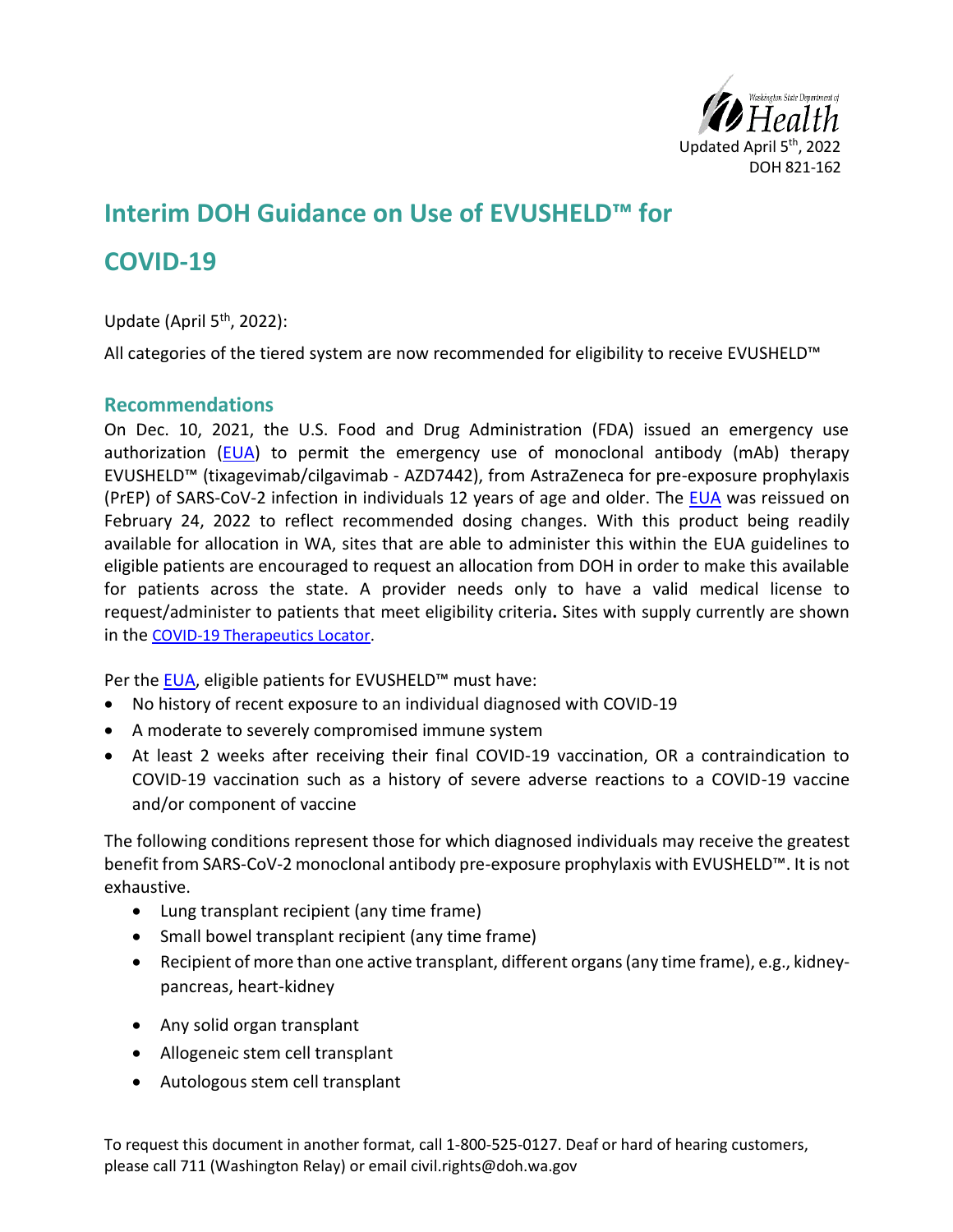- Receipt of immunosuppressive medication within the past 12 months (including for solid organ transplant)
- Active treatment with anti-thymocyte globulin (ATG)
- Active treatment with alemtuzumab
- Active treatment with anti-B-cell therapy (e.g., rituximab)
- B-cell malignancies, on active treatment (e.g., B-cell lymphomas, chronic lymphocytic leukemia, acute B-cell lymphoblastic leukemia, etc.) or maintenance therapy
- Multiple myeloma, on active treatment or maintenance therapy
- Receipt of anti-CD19 or anti-BCMA (CAR)-T-cell immunotherapy
- Primary or secondary T-cell immunodeficiency, including severe combined immunodeficiency
- Acute myeloid leukemia under active treatment
- Any solid tumor on active myelosuppressive chemotherapy
- Active treatment with high-dose corticosteroids (i.e., more than 20 mg prednisone or equivalent per day when administered for two weeks or longer)
- Active treatment with immunosuppressive or immunomodulatory biologic agents
- Advanced or untreated HIV infection or AIDS-defining illness Persons for whom vaccination with any available COVID-19 vaccine, according to the approved or authorized schedule, is not recommended, due to a history of severe adverse reaction (e.g., severe allergic reaction) to a COVID-19 vaccine(s) and/or COVID-19 vaccine component(s)

#### **Background**

AstraZeneca's EVUSHELD™ is a combination of two anti-SARS-COV-2 monoclonal antibodies (tixagevimab/cilgavimab). Tixagevimab and cilgavimab are long-acting monoclonal antibodies specifically directed against the spike protein of SARS-CoV-2 designed to block the virus' attachment and entry into human cells. Tixagevimab and cilgavimab bind to different, nonoverlapping sites on the spike protein of the virus. The manufacturer has reported that EVUSHELD™ retains neutralizing activity against the Omicron variant. However, some studies suggest EVUSHELD™ may have reduced effectiveness against Omicron compared to previous variants.

Unlike other mAb products currently under EUA, tixagevimab/cilgavimab is a long-acting mAb designed for use as a pre-exposure prophylactic (PrEP) medication only in pediatric individuals aged 12 and older (weighing ≥ 40 kg) and adults who are either unable to mount an adequate immune response to COVID-19 vaccination or are unable to get a COVID-19 vaccine due to concern for severe adverse reactions. The product is administrated via intramuscular injection. One dose of EVUSHELD™, administered as two separate consecutive intramuscular injections (one injection per monoclonal antibody, given in immediate succession). EVUSHELD™ is **not** authorized for individuals for the treatment of COVID-19 or for post-exposure prophylaxis of COVID-19. EVUSHELD™ may only be prescribed by a healthcare provider licensed under State law to prescribe drugs for an individually identified patient and who has the education and training to make the clinical assessment necessary for appropriate use of EVUSHELD™.

To request this document in another format, call 1-800-525-0127. Deaf or hard of hearing customers, please call 711 (Washington Relay) or email civil.rights@doh.wa.gov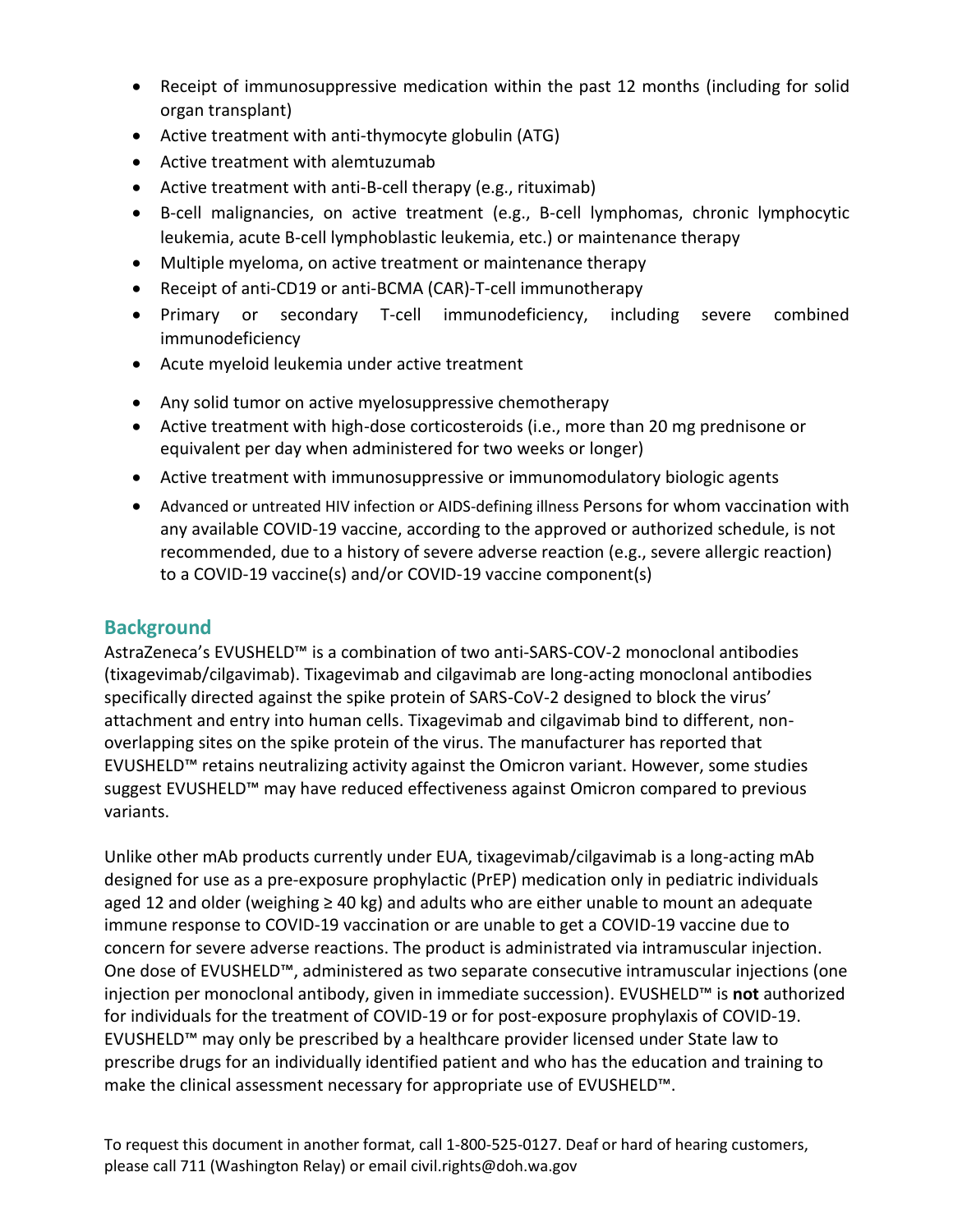Pre-exposure prophylaxis with EVUSHELD™ is not a substitute for vaccination in individuals for whom COVID-19 vaccination is recommended. Individuals for whom COVID-19 vaccination is recommended, including individuals with moderate to severe immune compromise who may derive benefit from COVID-19 vaccination, should receive COVID-19 vaccination. In individuals who have received a COVID-19 vaccine, EVUSHELD™ should be administered at least two weeks after vaccination.

The product is only authorized for those individuals who are not currently infected with the SARS-CoV-2 virus **and** who have not recently been exposed to an individual infected with SARS-CoV-2. The authorization also requires that individuals either have:

- moderate to severely compromised immune systems due to a medical condition or due to taking immunosuppressive medications or treatments **and** may not mount an adequate immune response to COVID-19 vaccination (see below - examples of such medical conditions or treatments can be found in the [fact sheet for health care providers\);](https://www.fda.gov/media/154701/download) **OR**
- a history of severe adverse reactions to a COVID-19 vaccine and/or component(s) of those vaccines, therefore vaccination with an available COVID-19 vaccine, according to the approved or authorized schedule, is not recommended.

Moderate and severe immunocompromising conditions and treatments include but are not limited to [\(https://www.cdc.gov/vaccines/covid-19/clinical-considerations/covid-19-vaccines](https://www.cdc.gov/vaccines/covid-19/clinical-considerations/covid-19-vaccines-us.html)[us.html](https://www.cdc.gov/vaccines/covid-19/clinical-considerations/covid-19-vaccines-us.html) ).

Per the [EUA](https://www.fda.gov/media/154704/download) and [Fact Sheet for Healthcare Providers,](https://www.fda.gov/media/154701/download) the medical conditions or treatments that may result in moderate to severe immune compromise and an inadequate immune response to COVID-19 vaccination include but are not limited to:

- Active treatment for solid tumor and hematologic malignancies
- Receipt of solid organ transplant and taking immunosuppressive therapy
- Receipt of chimeric antigen receptor (CAR)-T-cell or hematopoietic stem cell transplant (within 2 years of transplantation or taking immunosuppression therapy)
- Moderate or severe primary immunodeficiency (e.g., DiGeorge syndrome, Wiskott-Aldrich syndrome)
- Advanced or untreated HIV infection (people with HIV and CD4 cell counts less than 200/mm3, history of an AIDS-defining illness without immune reconstitution, or clinical manifestations of symptomatic HIV)
- Active treatment with high-dose corticosteroids (i.e., more than 20 mg prednisone or equivalent per day when administered for two weeks or longer); alkylating agents; antimetabolites; transplant-related immunosuppressive drugs; cancer chemotherapeutic agents classified as severely immunosuppressive; tumor-necrosis (TNF) blockers; and other biologic agents that are immunosuppressive or immunomodulatory (e.g., B-cell depleting agents)

#### **Resources**

Fact sheet for healthcare providers - <https://www.fda.gov/media/154701/download> Fact Sheet for Patients, Parents And Caregivers - <https://www.fda.gov/media/154702/download> [Media release](https://www.astrazeneca.com/content/astraz/media-centre/press-releases/2021/evusheld-long-acting-antibody-combination-retains-neutralising-activity-against-omicron-variant-in-independent-fda-study.html) - EVUSHELD™ was found to retain neutralizing activity against Omicron variant in an independent FDA study.

To request this document in another format, call 1-800-525-0127. Deaf or hard of hearing customers, please call 711 (Washington Relay) or email civil.rights@doh.wa.gov